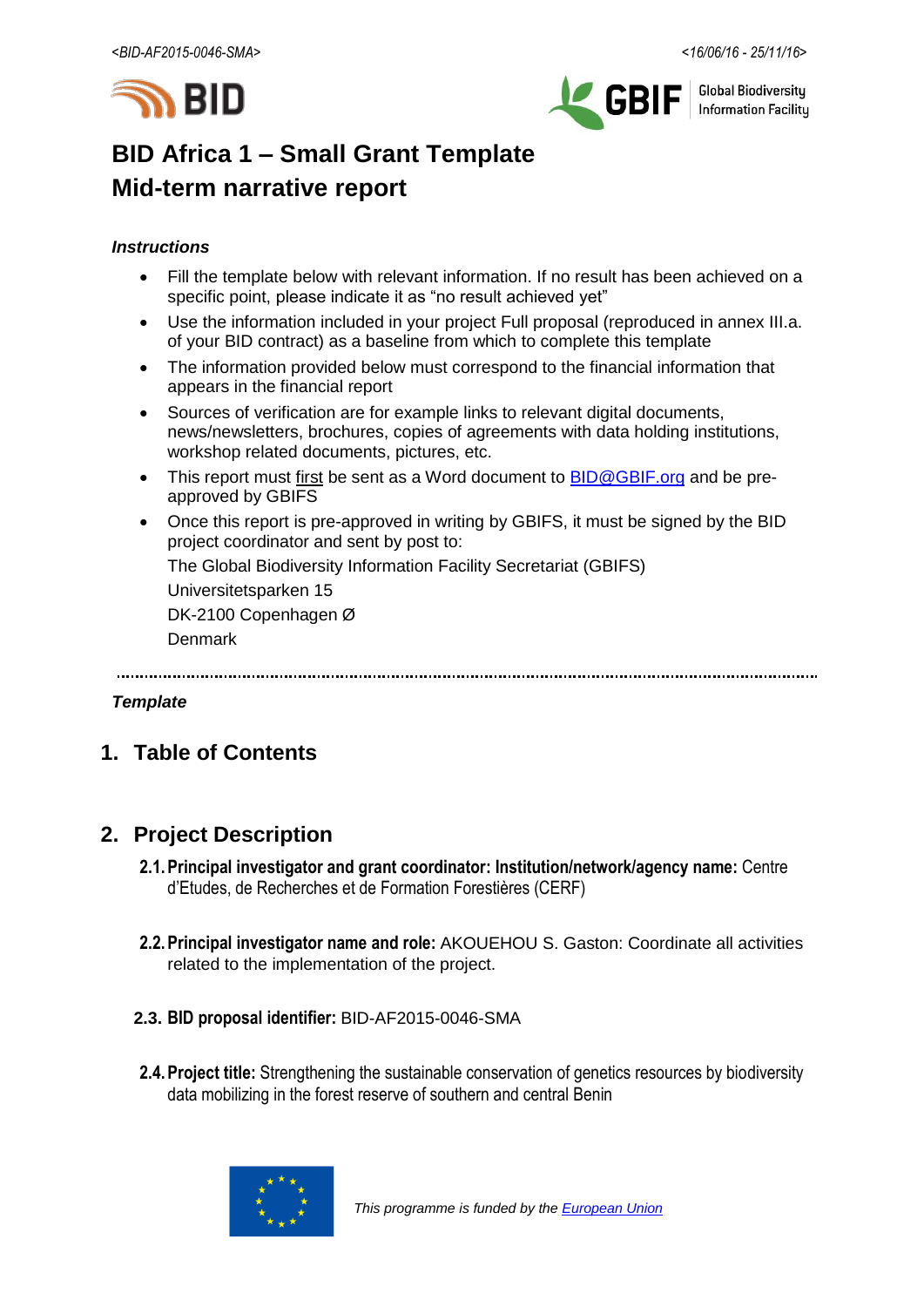



#### **2.5.Start date and end date of the reporting period:**

Strat date: 06/06/16 End date: 05/06/17 Reporting period: 16/06/16 to 25/11/16

**2.6.Country(ies) in which the activities take place:** *Benin*

### **3. Overview of results**

#### **3.1.Executive summary**

*Give a short summary of the activities implemented and the outcomes of the project for the reporting period (no more than ½ page).*

The project GBIF BID-AF2015-0046-SMA entitled "*Strengthening the sustainable conservation of genetics resources by biodiversity data mobilizing in the forest reserve of southern and central Benin*" was effectively launched the 17 June 2016 with a limited number of participation which is reduced to the project team members and the concerned actors and CERF staff. That was an opportunity to achieve the first activity related to the "project staff meeting" for elaborating and scoping project activities that would be implemented during the duration. This meeting has allowed to preparing the implementation of the Project's next activities. The following activity was the experimentation field for Identification and data collection of new gregarious stands of native value species. It was implemented from 11 to 21 July 2016 and was conducted by CERF technicians and collaborators. These activities had allowed to collect complement data regarding the occurrence and distribution of native species value in gregarious stands in the Wari-maro classified forest in center Benin. Data digitization specialist, data capture operator and database specialist were engaged to digitize, check, format and update de database. After this step, an updated and formatted database was elaborated and available.

#### **3.2.Progress against expected milestones:**

| <b>Expected milestones/activities</b>                                                                                                                    | Completed?<br>Yes/No                                                                                                                                                                                            | <b>Explanatory</b><br>notes | Sources of<br>verification                                                     |
|----------------------------------------------------------------------------------------------------------------------------------------------------------|-----------------------------------------------------------------------------------------------------------------------------------------------------------------------------------------------------------------|-----------------------------|--------------------------------------------------------------------------------|
| Completed capacity self-assessment<br>questionnaire for data holding<br>institutions<br>(http://www.gbif.org/resource/82785)                             | Yes                                                                                                                                                                                                             | 22/44                       | BID project self-<br>assessment<br>questionnaire                               |
| The instituton that will publish your<br>data is registered with GBIF.org<br>For registered data publishers see:<br>http://www.gbif.org/publisher/search | Yes                                                                                                                                                                                                             |                             | http://www.gbif.org/<br>publisher/b2db85d5<br>-c5fe-4125-9e36-<br>590a5f651829 |
| The data users identified in the full<br>proposal have documented their<br>intended use of the mobilized data and<br>provided early feedback             | No, cause of the instability of the<br>project "10 million sools and 10 million<br>trees" our principal data users and the<br>mutation of project coordinator (our<br>project focal point) due to the political |                             |                                                                                |

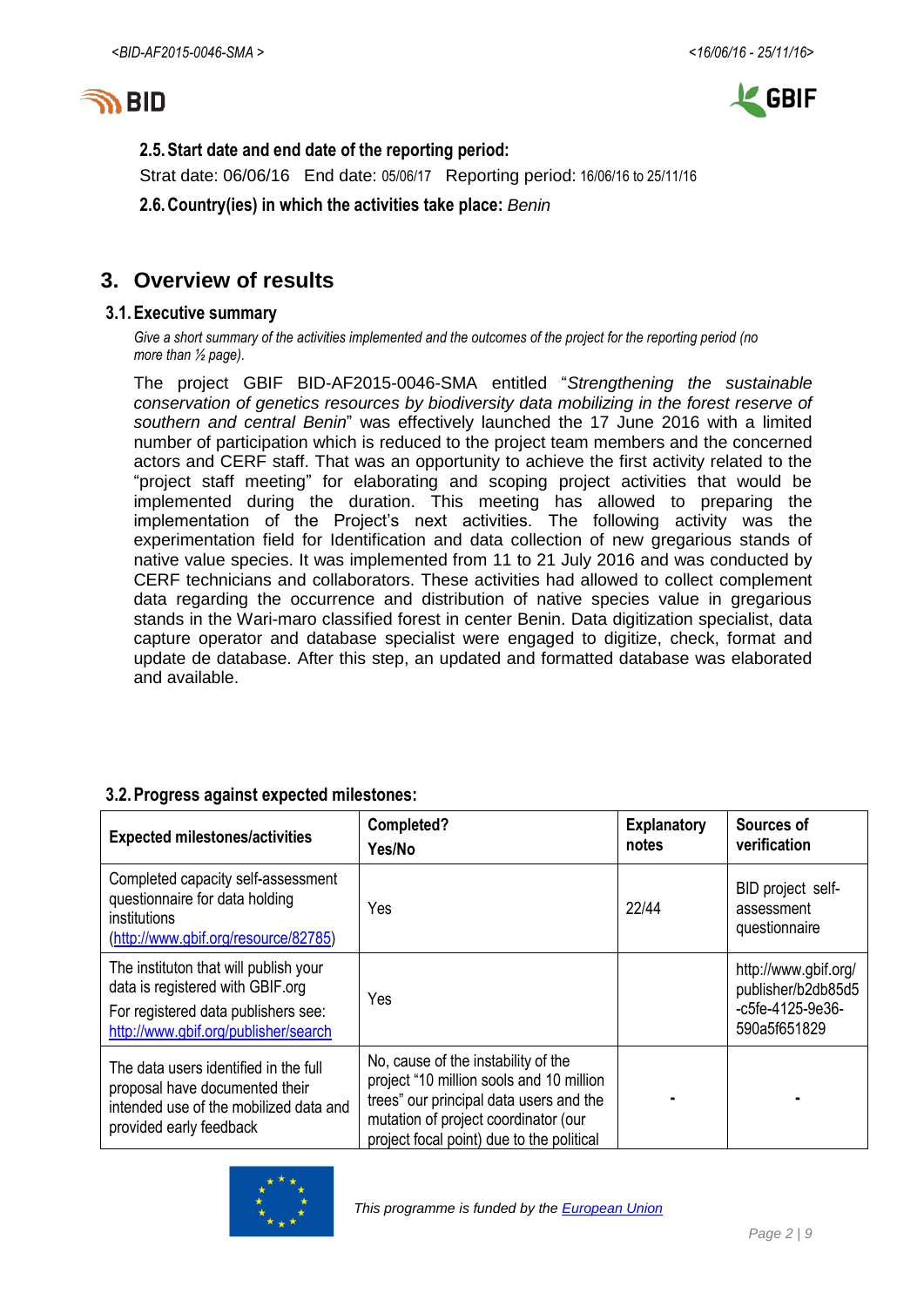



| transition (change of government) after<br>the election. In fact, this project in<br>being converted to a new project of<br>reafforestation intensification entitled<br>"Projet de reboisement intensif". The<br>time that will take this convertion will<br>just cause a small delay in the<br>achivement of this espected<br>milestones/activities. But this can't<br>affect the project plans nor the<br>engagement of data users. |  |
|---------------------------------------------------------------------------------------------------------------------------------------------------------------------------------------------------------------------------------------------------------------------------------------------------------------------------------------------------------------------------------------------------------------------------------------|--|
| Morever the workshop and information<br>meetiing that will gather all data users<br>and worked with them is not yet<br>organized.                                                                                                                                                                                                                                                                                                     |  |

#### **3.3.Datasets published on GBIF.org**

*If the dataset is not yet published, please indicate the name of the institution that is expected to host the data when published in the column "DOI or URL/Planned hosting institution". Add as many rows as needed.*

| <b>Dataset title</b>                                                | <b>Publishing</b><br>institution | <b>DOI or URL/Planned</b><br>hosting institution | Date/expected<br>date of<br>publication         | <b>Explanatory</b><br>notes |
|---------------------------------------------------------------------|----------------------------------|--------------------------------------------------|-------------------------------------------------|-----------------------------|
| Gregarous Benin valuable<br>native species in central<br>Benin      | GBIF-Benin                       | Not yet (in progress at<br>GBIF-Benin node)      | Not yet (in<br>progress at GBIF-<br>Benin node) |                             |
| Gregarous Benin valuable<br>native species in south<br><b>Benin</b> | GBIF-Benin                       | Not yet (in progress at<br>GBIF-Benin node)      | Not yet (in<br>progress at GBIF-<br>Benin node) |                             |

#### **3.4.Examples of use of biodiversity data available through GBIF**

*Use the table to document use or planned use of data available through GBIF as part of your project. Please provide the DOI for datasets published on GBIF or data downloaded from GBIF in the "Dataset" column. Briefly describe how the data have been used or are planned to be used in the "Data use" column (ca. 50 words). Provide the date or approximate time frame in months for the use or planned use in the "Date/time frame" column. Please provide links to any documents or webpages documenting the use in the "Sources of verification" column. Add as many rows as needed.*

| <b>Dataset</b>                                                       | Data user                                                        | Data use                                                                                                                                   | Date/time<br>frame | Sources of<br>verification | <b>Notes</b>                                                                                                                                                                         |
|----------------------------------------------------------------------|------------------------------------------------------------------|--------------------------------------------------------------------------------------------------------------------------------------------|--------------------|----------------------------|--------------------------------------------------------------------------------------------------------------------------------------------------------------------------------------|
| Gregarous stand<br>of valuable native<br>species in central<br>Benin | CERF,<br><b>Centre National</b><br>de Télédétection<br>(CENATEL) | stand<br>gregarious<br>of valuable native<br>central<br>trees<br><sub>in</sub><br><b>Benin</b><br>Installed seedling<br>plot of gregarious | 2017               | GBIF-Benin<br>Node         | CERF: gregarious stand of<br>valuable native trees will be<br>converted to permanent<br>seedling plots which will be<br>useful for the monitoring of<br>the phenology and to collect |

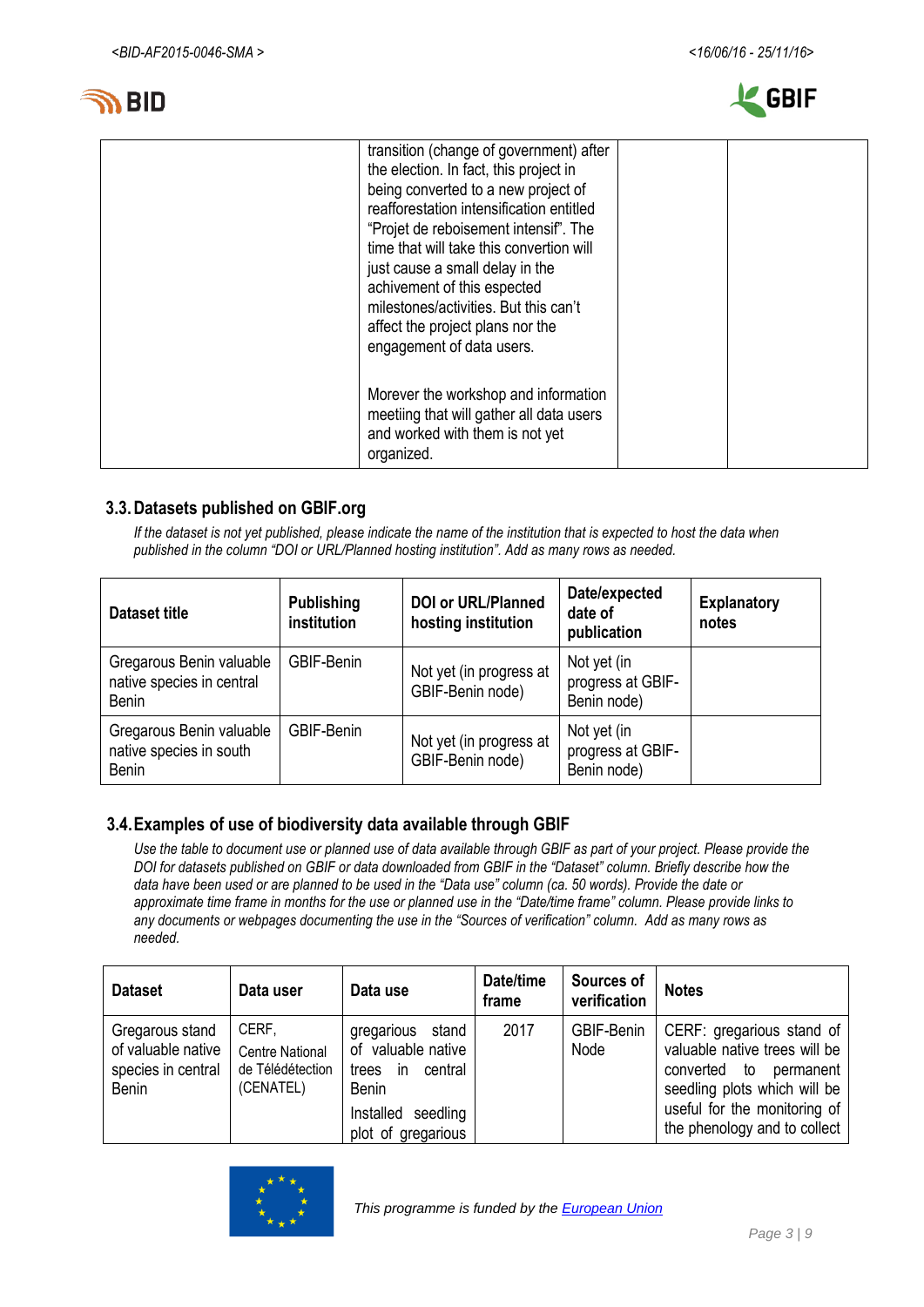



|                                                                           |                                                           | stand of valuable<br>native<br>trees<br>-in<br>central Benin                                                                                                                          |      |                    | news data each year for<br>over kind of study in South<br>and Central Benin                                                                                                                                                                           |
|---------------------------------------------------------------------------|-----------------------------------------------------------|---------------------------------------------------------------------------------------------------------------------------------------------------------------------------------------|------|--------------------|-------------------------------------------------------------------------------------------------------------------------------------------------------------------------------------------------------------------------------------------------------|
|                                                                           |                                                           |                                                                                                                                                                                       |      |                    | CERF: Secure and make<br>available high quality of<br>native trees seeds for the                                                                                                                                                                      |
| Gregarous stand<br>of valuable native<br>species in south<br><b>Benin</b> | CERF,<br>Centre National<br>de Télédétection<br>(CENATEL) | gregarious stand<br>of valuable native<br>trees in south<br><b>Benin</b><br>Installed seedling<br>plot of gregarious<br>stand of valuable<br>native trees<br><i>in</i><br>south Benin | 2017 | GBIF-Benin<br>Node | reforestation<br>CENATEL: location<br>of<br>gregarious stand valuable<br>native trees will be useful to<br>monitor the seed native<br>valuable trees<br>species<br>through the remote sensing<br>in all forest reserves in<br>South and Central Benin |

#### **3.5.Events organized as part of the project**

*List all the events that have been organized as part of your project. Please provide links to any documents or webpages documenting the use in the "Sources of verification" column. Add as many rows as needed.*

| <b>Full title</b>                 | Organizing<br>institution                        | <b>Dates</b>                | Number of<br>participants | Sources of<br>verification |
|-----------------------------------|--------------------------------------------------|-----------------------------|---------------------------|----------------------------|
| Project staff Periodic<br>meeting | CERF / Project<br><b>BID-AF2015-</b><br>0046-SMA | 16 Juin 2016<br>18 Nov 2016 | 15                        | Meeting report             |
| preparatory meeting               | <b>CERF/Project</b><br>BID-AF2015-<br>0046-SMA   | Not yet achieve             |                           | ٠                          |
| Information meeting               | <b>CERF/Project</b><br>BID-AF2015-<br>0046-SMA   | Not yet achieve             |                           |                            |
| Capacity enhancement<br>Workshop  | <b>CERF/Project</b><br>BID-AF2015-<br>0046-SMA   | Not yet achieve             |                           |                            |

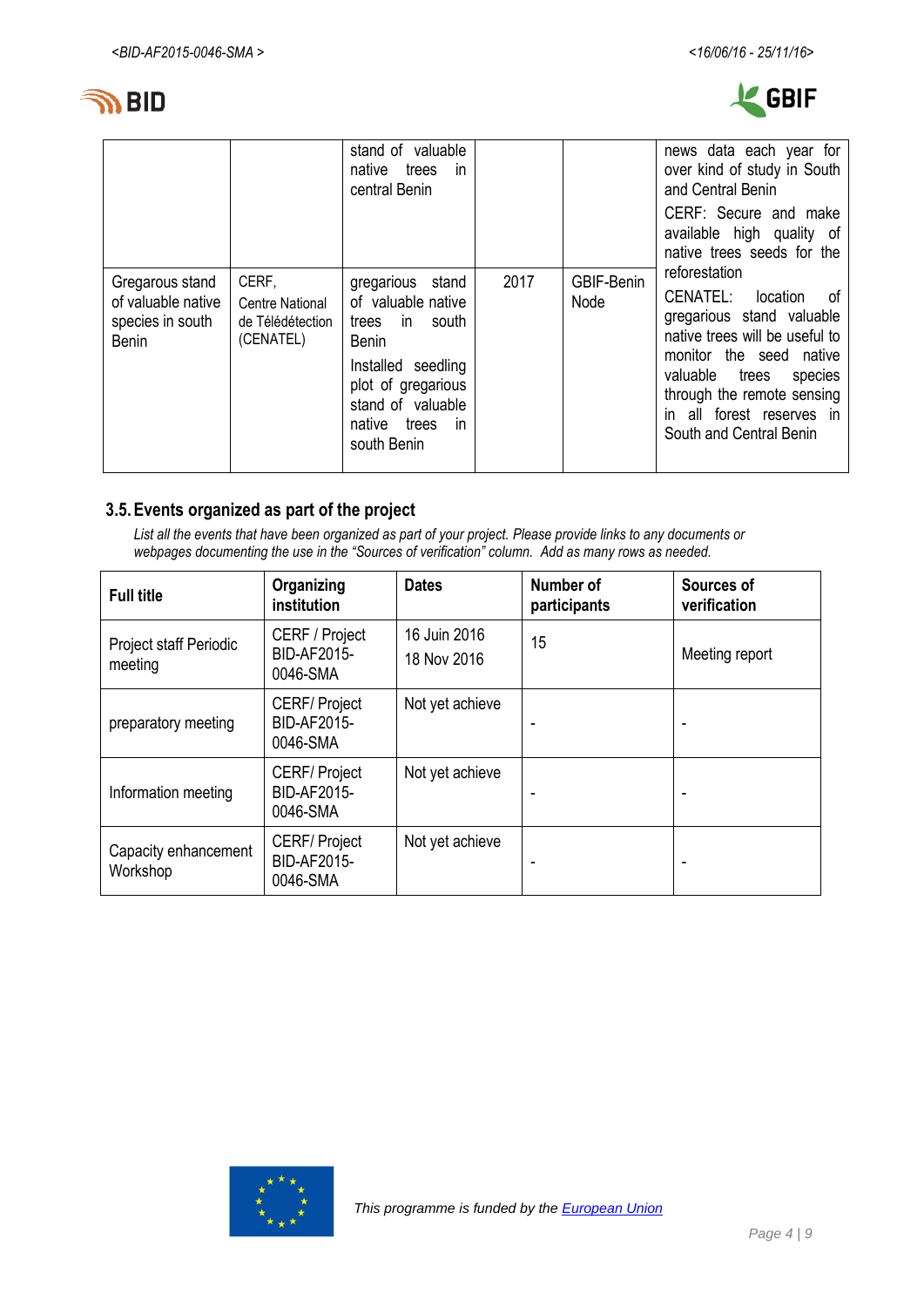

## **4. Implementation of BID project activities**

*Refer to section 2.2 "Deliverables, activities and reporting criteria" in your BID full proposal. Provide updates on each of the activities using the reporting criteria and other sources of verification as appropriate. Sources of verification are for example links to relevant digital document, news, newsletter, brochures, copies of agreements with data holding institutions, workshop related documents, pictures, etc.*

#### **4.1.Goal 1: Increase available biodiversity data, within and beyond the grant period**

#### *Activity 1 name:*

First and second periodic meeting of project team

#### **Description of any implementation during the reporting period**

The first periodic meeting of the project team was held the 16 june 2016. It was was a scope meeting with the project team members and the concerned actors in the way the set and planning the field work related to the extention of the experimentation field and collection of news data. The second meeting that held 18 November 2016 was mostly to plan how implement the digitization, curation, cheking, formatting and pubishing of dataset on the GBIF website.

#### **Sources of verification**

meeting report

#### *Activity 2 name:*

Extending of the experimentation field (46 plots installed within 40 gregarious in the south and center Classified forest)

#### **Description of any implementation during the reporting period**

This activity achieved from 11<sup>th</sup> july to 21<sup>th</sup> july is about the Extention of the existence experimentation field in south Benin to central Benin by taking into account Wari-Maro Classified forest. Thus, a total of 46 new gregarious stands of native value species were recorded in the Wari-Maro Classified forest. Occurrence data of native value trees were also recorded within thoses gragarious stands.

#### **Sources of verification**

Field Report

#### *Activity 3 name:*

Mobilizing, digitizing and formatting database (A least 500 records about regarding the occurrence of native trees value species in gregarious stands in all forest reserves in South and Central Benin are available in formatted database).

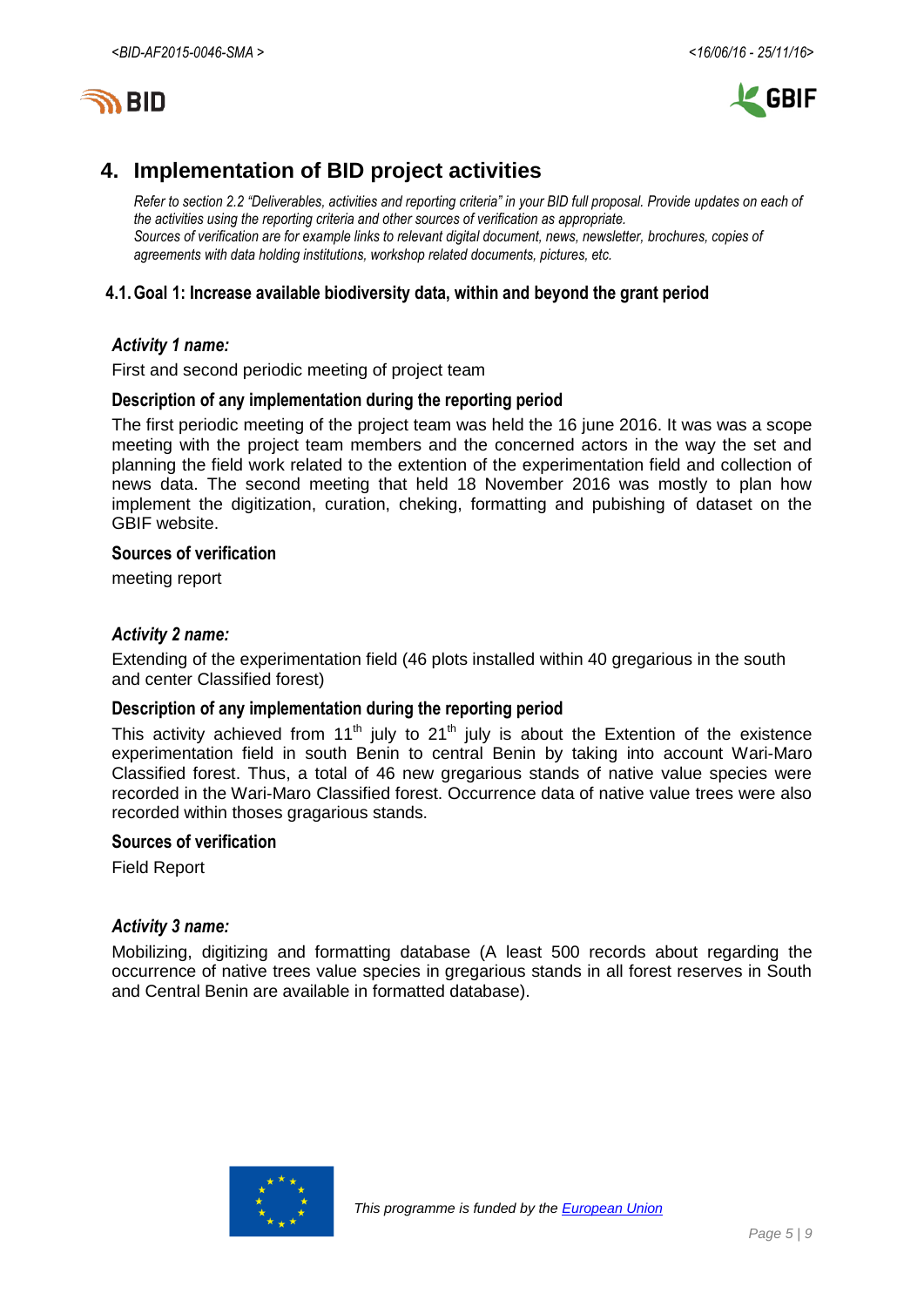

#### **Description of any implementation during the reporting period**

Recorded data from the new identified gregarious stands in Wari-Maro Classified forest in central Benin were digitized. The new dataset obtained from this digitization were formatted as recommended by GBIF. The existence database regarding the gregarious native trees in south Benin were also mobilized, digitized and formatted into GBIF format.

#### **Sources of verification**

Field Report

#### *Activity 4 name:*

Collected data publishing on GBIF website

#### **Description of any implementation during the reporting period**

(Not yet implemented)

**Sources of verification**

(no source)

#### **4.2.Goal 2: Apply biodiversity data in response to conservation priorities**

#### *Activity 1 name:*

Information meeting with data users, data providers, and project team and decision makers.

### **Description of any implementation during the reporting period**

(Not yet implemented)

#### **Sources of verification**

(no source)

#### *Activity 2 name:*

Capacity enhancement Workshop on digitization, formatting and publishing technics on biodiversity data

#### **Description of any implementation during the reporting period**

(Not yet implemented)

#### **Sources of verification**

(no source)

*[Add as many activities as given in your full proposal under "Deliverables, activities and reporting criteria" for goal 2]*

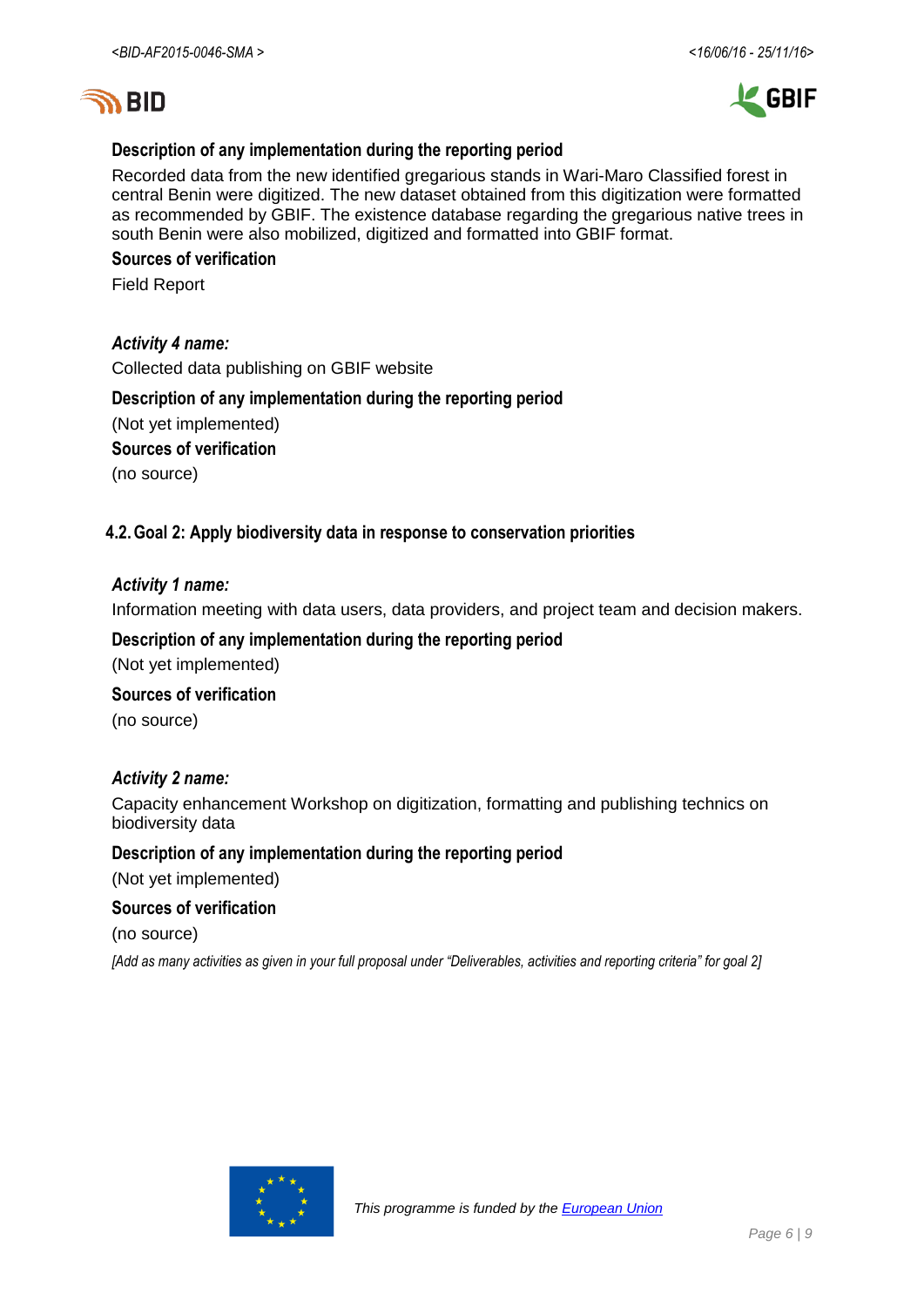



## **5. Updated calendar for the BID project implementation and evaluation period**

*The calendar should be completed in the same way as in the Full Project Proposal, but should include any expected changes. Provide reasons for any expected changes in section 5.1 'Explanatory Notes'.*

| Implementation period (maximum 14 months, starting 1 June 2016 at the earliest)                           |   |                |         |                |                 |                 |                |   |   |                  |   |   |             |  |                   |  |  |              |                                                                                                                                                                                                                           |
|-----------------------------------------------------------------------------------------------------------|---|----------------|---------|----------------|-----------------|-----------------|----------------|---|---|------------------|---|---|-------------|--|-------------------|--|--|--------------|---------------------------------------------------------------------------------------------------------------------------------------------------------------------------------------------------------------------------|
| Implementation period start date and end date<br>(dd/mm/yy)                                               |   |                |         |                |                 |                 |                |   |   |                  |   |   |             |  |                   |  |  |              |                                                                                                                                                                                                                           |
| <b>Activity</b>                                                                                           |   | $\overline{2}$ | 3       | $\overline{4}$ | $5\phantom{.0}$ | $6\overline{6}$ | $\overline{7}$ | 8 |   | 9   10   11   12 |   |   | 13 14 15 16 |  | 17 18 19 20 21 22 |  |  | $23 \mid 24$ | <b>Notes</b>                                                                                                                                                                                                              |
| Mid-term evaluation & reporting                                                                           |   |                |         |                |                 | X               |                |   |   |                  |   |   |             |  |                   |  |  |              |                                                                                                                                                                                                                           |
| Periodic meetings of project team with concerned actor                                                    | X |                |         |                | X               |                 |                |   | Χ |                  |   | Χ |             |  |                   |  |  |              |                                                                                                                                                                                                                           |
| Extending experimentation field to all forest reserve in<br>the whole southern and central of Benin       |   | $\mathsf{X}$   | $\sf X$ |                |                 |                 |                |   |   |                  |   |   |             |  |                   |  |  |              |                                                                                                                                                                                                                           |
| Collecting data                                                                                           |   | $\mathsf{X}$   | $\sf X$ |                |                 |                 |                |   |   |                  |   |   |             |  |                   |  |  |              |                                                                                                                                                                                                                           |
| Validating and publish formatted database of threatened<br>native value trees species on the GBIF website |   |                |         |                |                 |                 |                |   |   | Χ                | Χ |   |             |  |                   |  |  |              |                                                                                                                                                                                                                           |
| Workshop for training on formatting and publishing of<br>the occurrence biodiversity data on GBIF website |   |                |         |                |                 |                 |                | χ |   |                  |   |   |             |  |                   |  |  |              | The date of the workshop was<br>brought closer from April 2017 to<br>January 2017. Cause this<br>workshop is important to learn<br>more about the data process<br>(curation, digitization, formatting<br>and publishing). |
| Data Users and decision makers information meeting                                                        |   |                |         |                |                 |                 |                |   |   | Χ                |   |   |             |  |                   |  |  |              |                                                                                                                                                                                                                           |

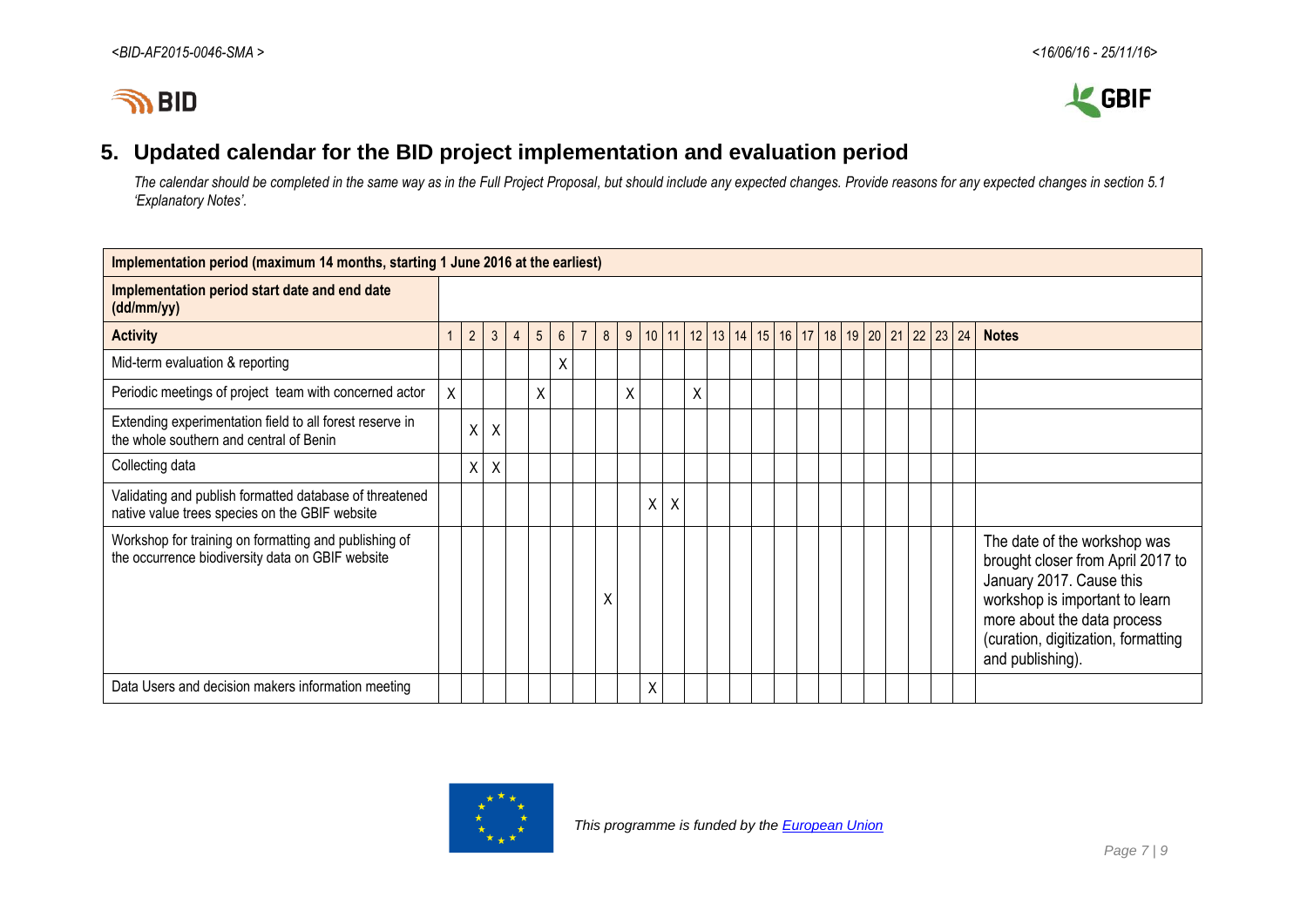



| Evaluation period (maximum 6 months, ending 31 December 2017 at the latest) |    |   |            |   |   |  |         |  |  |  |  |  |  |
|-----------------------------------------------------------------------------|----|---|------------|---|---|--|---------|--|--|--|--|--|--|
| Evaluation period start date and end date<br>(dd/mm/yy)                     |    |   |            |   |   |  |         |  |  |  |  |  |  |
| <b>Activity</b>                                                             |    |   | $2 \mid 3$ |   | 5 |  | 6 Notes |  |  |  |  |  |  |
| Final financial and narrative reporting                                     | X. | X |            |   |   |  |         |  |  |  |  |  |  |
| Final evaluation reporting                                                  |    |   | N<br>⋏     |   |   |  |         |  |  |  |  |  |  |
| Final technical report                                                      |    |   |            | X |   |  |         |  |  |  |  |  |  |

#### **5.1.Explanatory notes: 22/44**

Explanation of why the activity "hosting a workshop with potential data users, data providers, project team and other collaborators" was excluded in the calendar: In fact, this activity seem be excluded in the new calendar because it was merged with the activity "Workshop for training on formatting and publishing of the occurrence biodiversity data on GBIF website" that will require, for it implementation, to gather potential data users, data providers, project team and others collaborators.